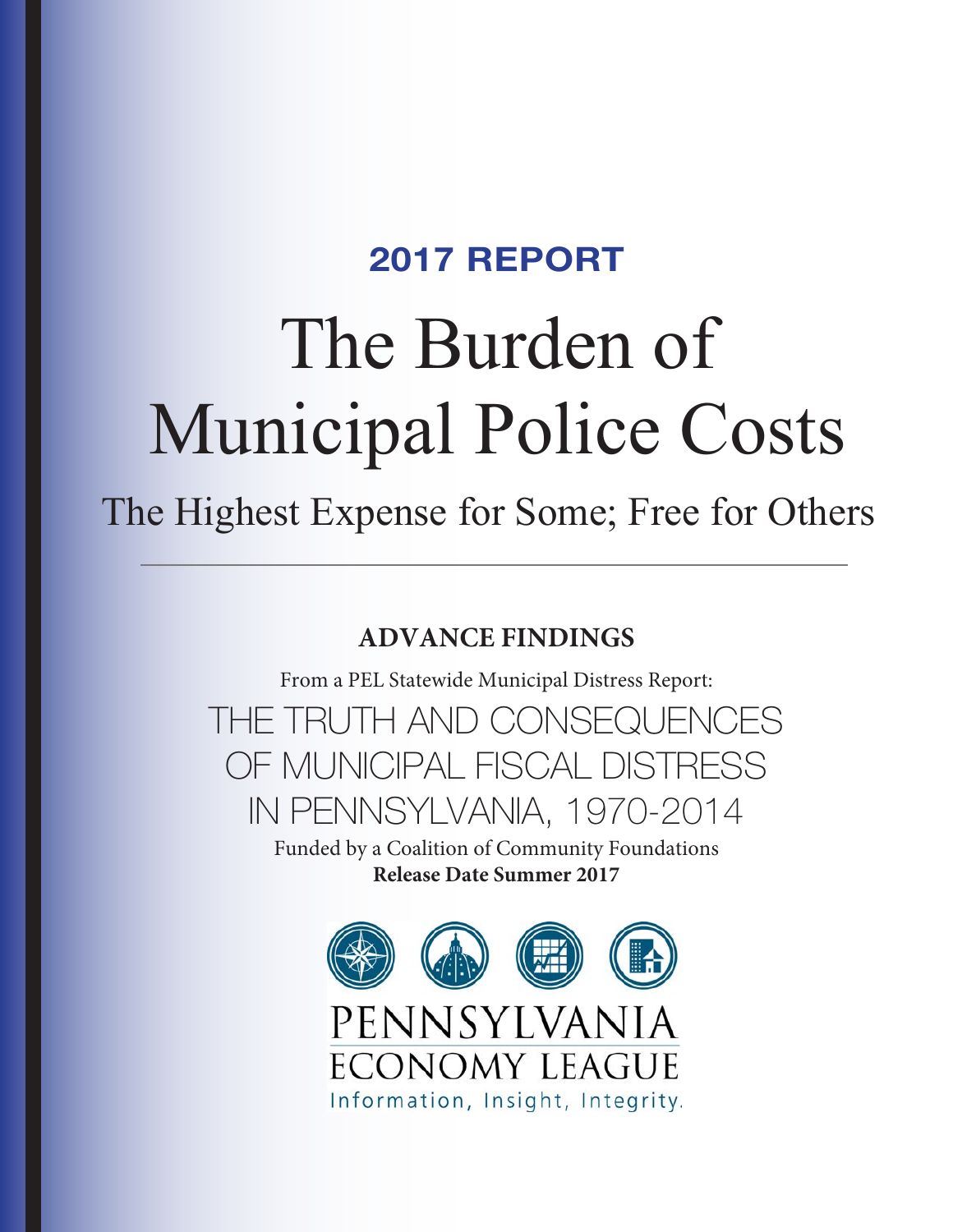## EXECUTIVE SUMMARY

Communities that have their own local police force have twice the municipal tax burden of those that rely on free Pennsylvania State Police coverage according to the Pennsylvania Economy League's latest statewide analysis of municipal distress. They also rated much lower on PEL's 2017 statewide stress index ranking than those communities that only use state police.

The findings should come as no surprise. Local police are generally one of the largest, if not the largest, expense for those municipalities that have them. For the most part, municipalities — even third class cities — are not required to have local police and can receive services for free from the state police if they choose. The provision of police services is an example of why the Commonwealth's patchwork quilt system of local government laws is broken, and in this case, results in creating financial inequity between those with local police and those without.

Municipalities that have local police spent over \$2 billion on those services in 2014 or an average of \$230 per person, according to an Associated Press analysis. That money primarily comes from local taxes, although municipalities do receive some state aid to defray pension costs. Approximately 10 million Commonwealth residents are served by local police.

Meanwhile, the state police estimated in 2017 that it cost \$600 million to provide state police services to the 2.5 million residents in municipalities without local police. That figure is about half of the state police annual budget of approximately \$1.2 billion.

The bulk of money for the state police budget comes from the state Motor License Fund. The fund, which is generated by drivers' license and registration fees and the state gasoline tax, is meant for the construction and repair of roads and bridges. In 2013, the gasoline tax was increased to provide more money for roads and bridges projects. Currently, state police receive approximately \$800 million from the fund that, according to the Pennsylvania Department of Transportation, generated \$4.05 billion in 2014-15.

As reported by Penn Live, PennDOT officials estimated the state police's share of Motor License Fund (MLF) dollars would grow at least 4 percent a year as more municipalities opt to reduce or eliminate their local police departments in order to save money. The size of the MLF itself was expected to grow by less than 1 percent a year.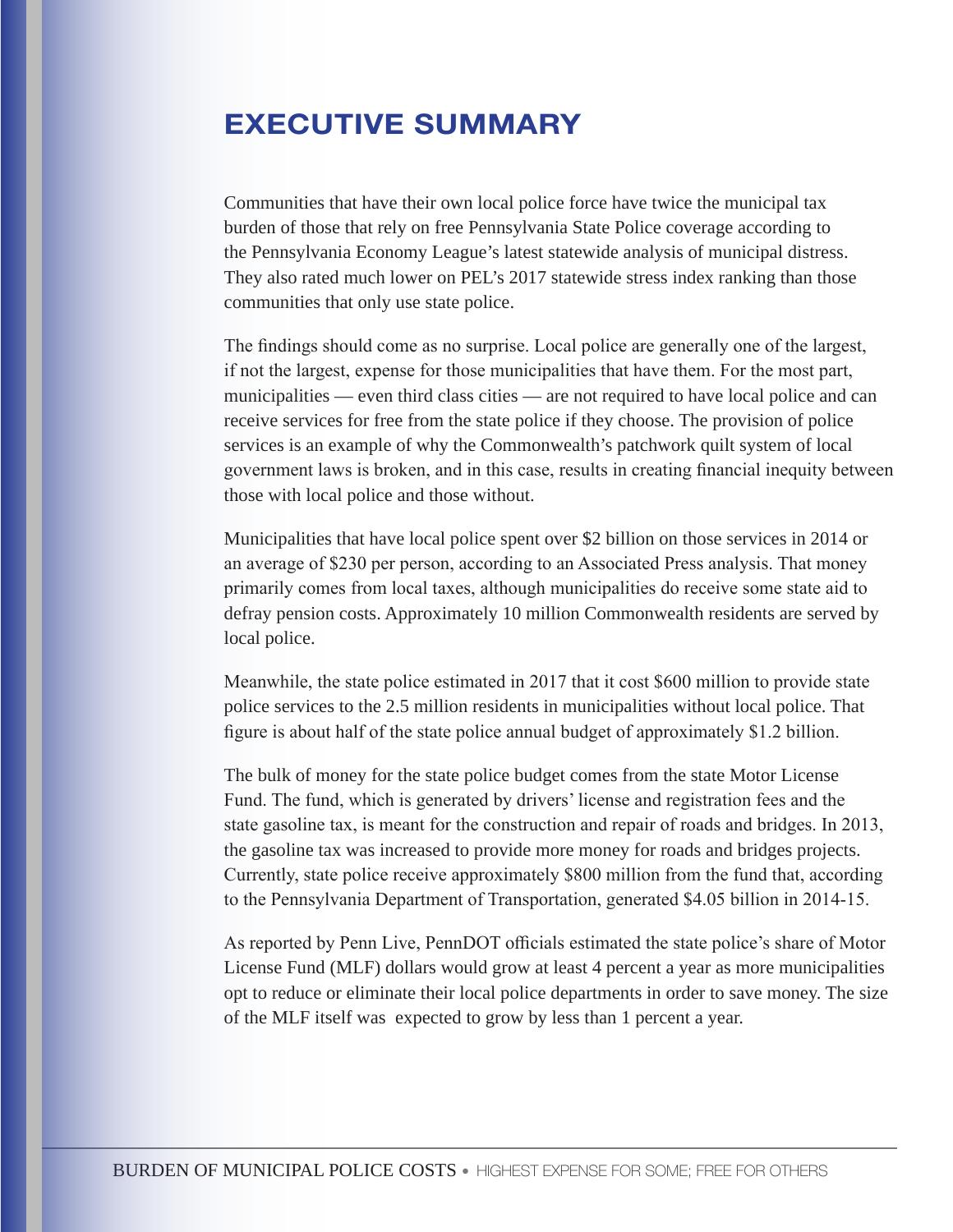A change under the fiscal code in 2016 will cap and reduce state police expenditures from the fund. Critics, however, worry the cap and reduction can be easily overturned. Meanwhile, Gov. Tom Wolf proposed charging \$25 per person for municipalities that use state police. Testimony to the House Democratic Policy Committee Hearing on the fee exposed the rift between those that pay for local police and those that do not. So-called "full service" municipalities charged those using state police have a greater economic advantage. Municipalities that rely on state police maintained a fee means they would pay twice, and they cannot afford the cost.

The question in Pennsylvania is not whether there are police services in a municipality but rather who foots the bill. Approximately half of communities in this report pay for some level of local police coverage. Police coverage in the other half of municipalities — some of them wealthy with thousands of residents — is paid for by all state residents, including those residents who are also paying for their own local police, raising the issue of fairness and equity.

Policy makers need to modernize the unfair, antiquated system for providing police in the Commonwealth. All citizens should be able to receive the appropriate level of critical public safety services at a rate that does not send some into municipal fiscal distress while leaving other communities unscathed and, indeed, being subsidized by their often less fiscally fortunate neighbors.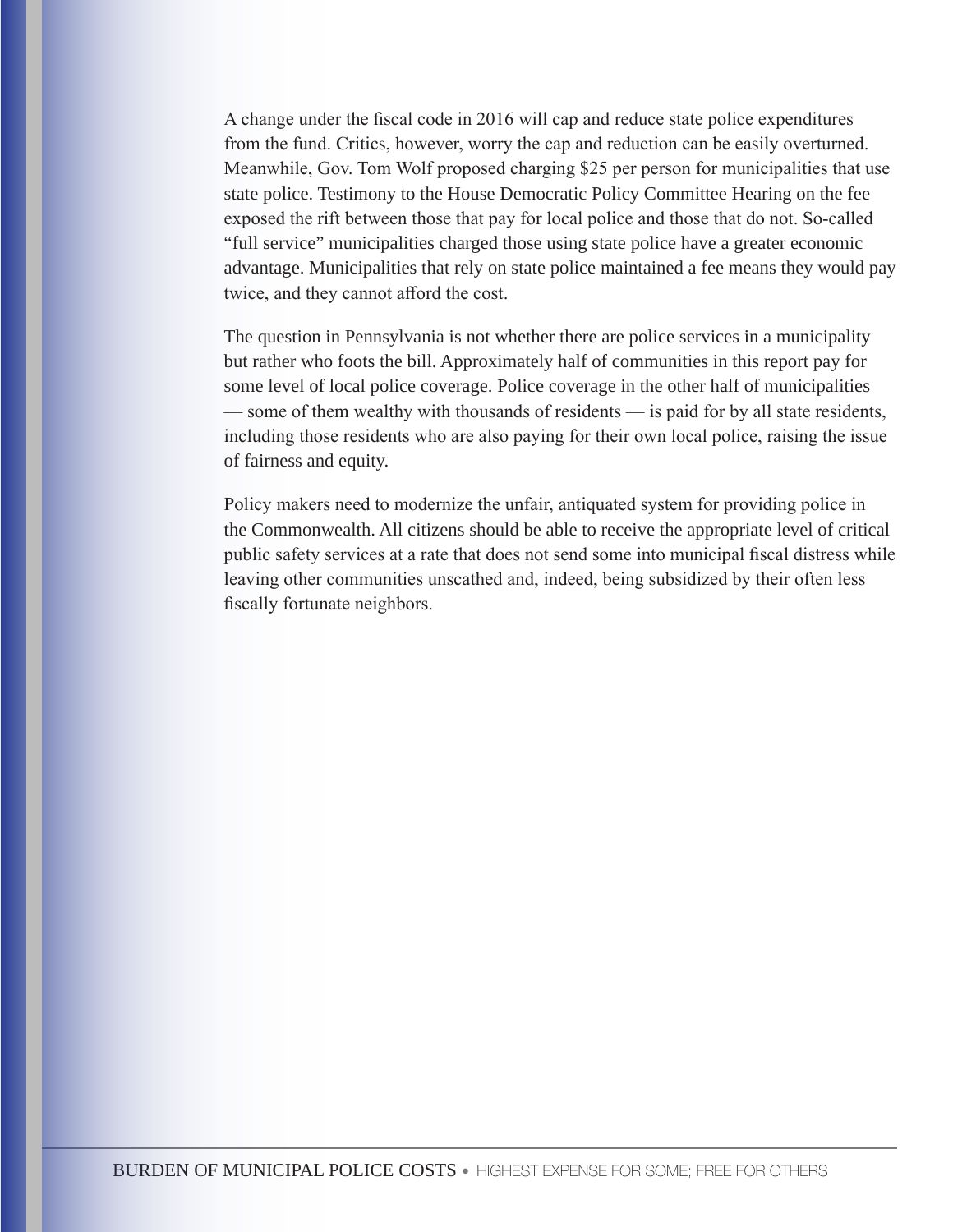#### MEASURING MUNICIPAL FINANCIAL HEALTH

PEL's full analysis, which will be released later this year, looks at municipal health through the lens



of a stress index that measures a community's wealth and how much of that wealth is being extracted from taxpayers to fund public services. Two factors are considered. The first is the available tax base per household

("tax base"), which is the size of a municipality's purse. The other factor is tax collections compared to the tax base ("tax burden"), which is how much municipalities are taking out of that purse to provide services and other mandated functions.

Tax base and tax burden were determined using formulas that consider market value, tax revenue, aggregated household income, and the number of households. Generally, a fiscally healthy community has a large purse (more tax base) and takes a small amount out of that purse to pay for services (less tax burden).

#### QUINTILES

Once tax base and tax burden were determined, PEL ranked each municipality across the state relative to the scores of every other municipality. The ranked municipalities were then divided into quintiles with 1 indicating the most tax base and lowest tax burden, and 5 indicating the least tax base and most tax burden.

The study compared data for 1970, 1990 and 2014 for 2,388 of the state's 2,561 municipalities for which information was available. Dollars have been standardized to 2014 values for all three years. Municipal fees, such as those paid for refuse collection, are not included in the calculations. Philadelphia and Pittsburgh are excluded from the stress index due to their size and separately legislated tax structure so as not to skew the results.

# The Burden of Municipal Police Costs: The Highest Cost for Some; Free for Others

Communities that have their own local police force have twice the municipal tax burden of those that rely solely on Pennsylvania State Police coverage according to the Pennsylvania Economy League's latest statewide analysis of municipal fiscal distress. They also rated much lower in PEL's statewide stress index ranking than those communities that only use state police.

The findings should come as no surprise. Local police are generally one of the largest, if not the largest, expense for those municipalities that have them. The provision of police services is an example of why the Commonwealth's patchwork quilt system of local government laws is broken, and in this case, results in creating financial inequity between those with local police and those without.

Money in the state Motor License Fund that is earmarked for road and bridge repairs across the Commonwealth is being eaten up by state police costs. The situation has resulted in calls by some – including Gov. Tom Wolf – to require that municipalities pay a fee to use the state police full time.

For the most part, Pennsylvania municipalities are not required to provide police services. The exceptions to that rule, according to a 2014 police consolidation report by the Legislative Budget and Finance Committee, are first class cities (Philadelphia), second class cities (Pittsburgh) and class 2A cities (Scranton). But while not a requirement, it is difficult to imagine an urbanized third class city without local police.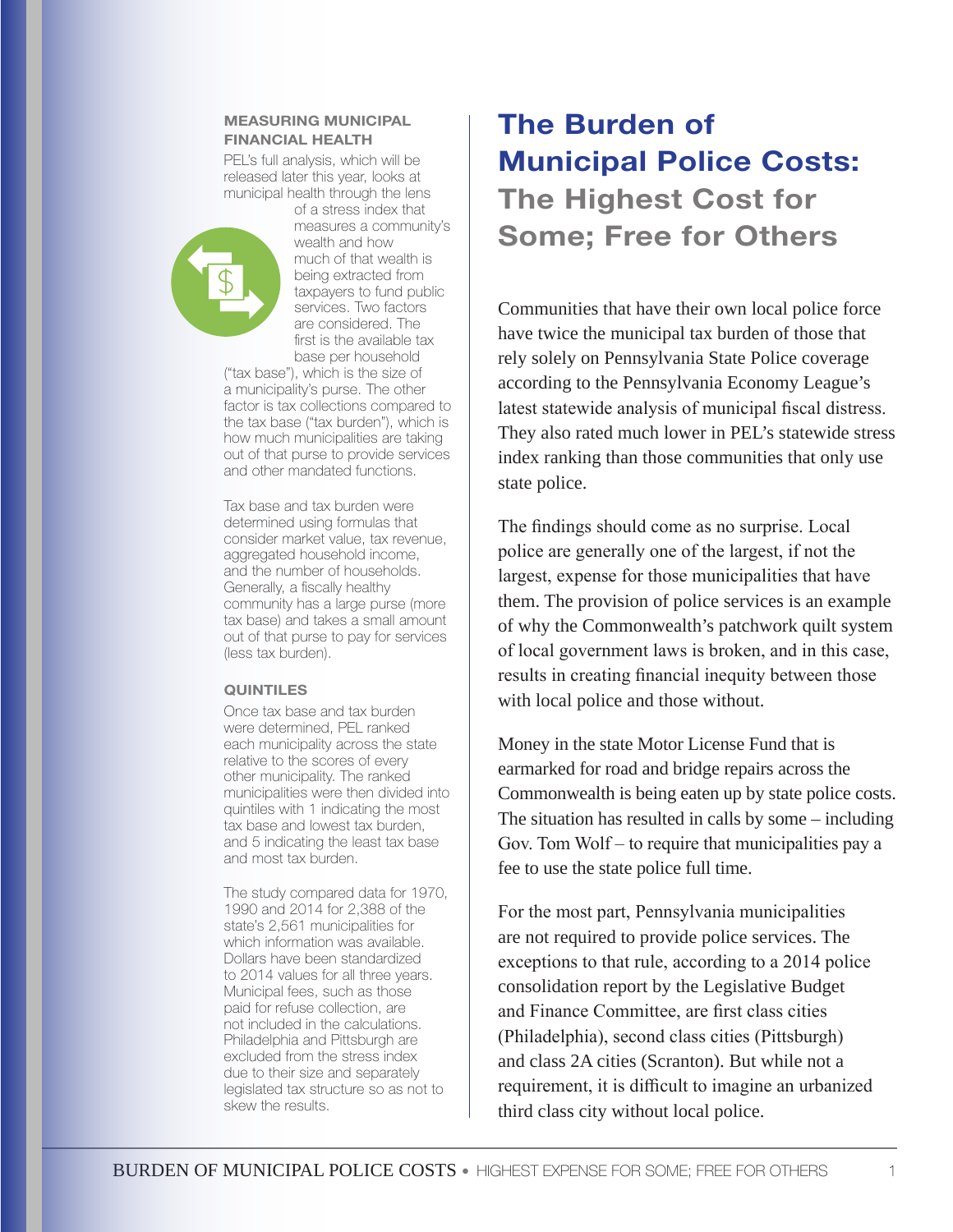Municipalities that do not provide local police are able to use state police for free as the default service provider. And, if their population is below 3,000, they're entitled to 50 percent of the traffic fines generated by the state police within their borders.

According to a 2012 study by the Center for Rural Pennsylvania, 92 percent of rural municipalities and 22 percent of urban municipalities relied on full-time state police coverage. The state police provide full-time coverage to approximately 1,290 municipalities and part-time police protection to another 410 municipalities, according to testimony at a 2017 House Democratic Policy Committee Hearing.



PA Municipal Police Coverage 2016

Municipalities that have local police spent over \$2 billion on those services in 2014 or an average of \$230 per person, according to an Associated Press analysis. That money primarily came from local taxes, although municipalities do receive some state aid to defray pension costs. Approximately 10 million residents are served by local police.

In contrast, the Pennsylvania State Police estimated in 2017 that it costs \$600 million to provide state police services to the 2.5 million residents in municipalities without local police. That figure is about half of the state police annual budget of approximately \$1.2 billion, or roughly the same per capita cost as locally-funded police protection.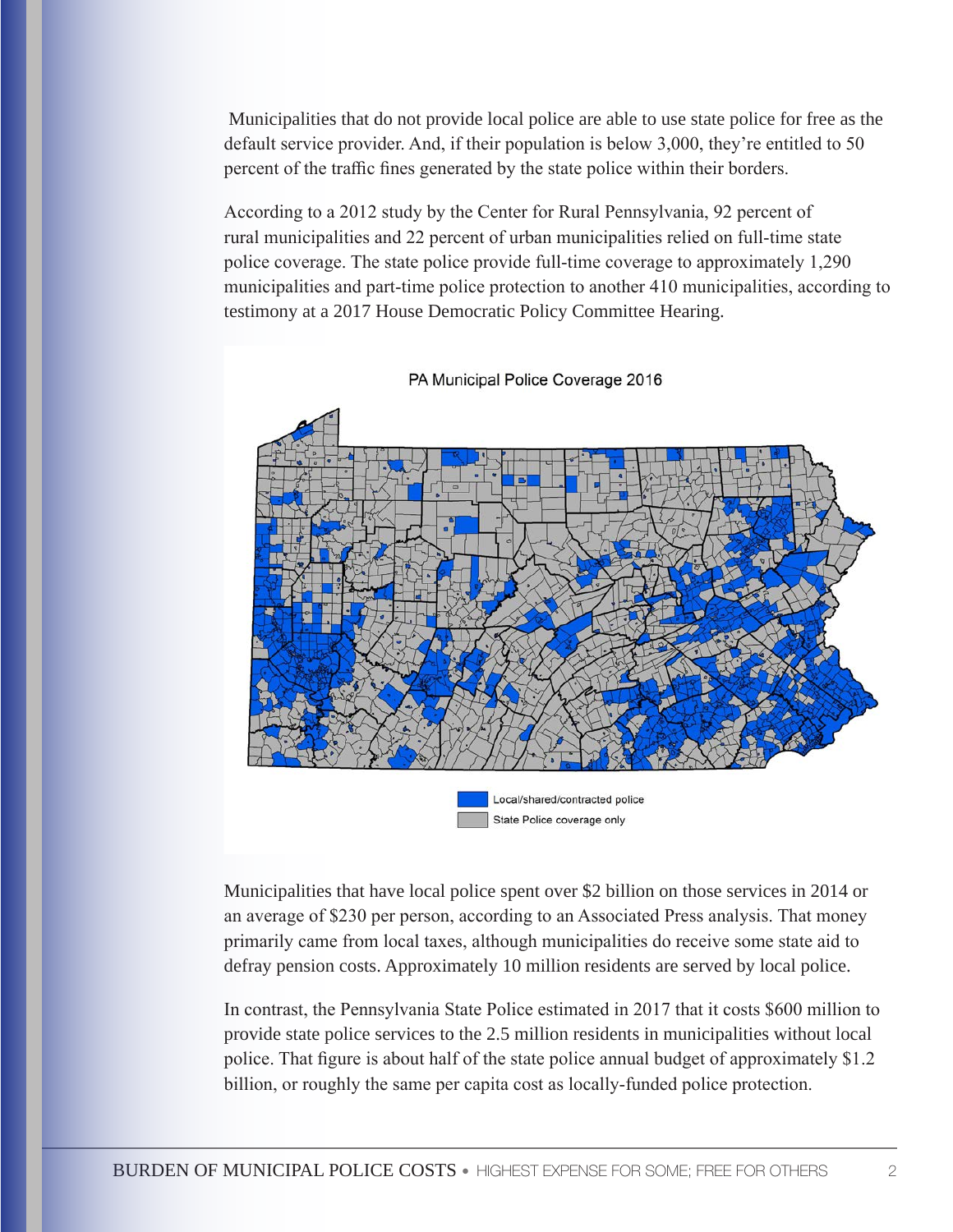The two main sources of the state police budget are the Commonwealth's General Fund and the state Motor License Fund (MLF). The MLF, generated by drivers' license and registration fees and the state gasoline tax, is meant for the construction and repair of roads and bridges. In 2013, the gasoline tax was increased to provide more money for road and bridge projects, but those funds are being used at least in part to defray increasing state police costs.

General fund support for the state police grew by 156 percent since 2001-02, from \$164 million to \$256 million. Meanwhile, money taken from the MLF to support the state police jumped by 236 percent, from \$340 million to \$802 million, during the same time period.

*As reported by Penn Live, PennDOT officials estimated the state police's share of Motor License Fund dollars would grow at least 4 percent a year as more municipalities opt to reduce or eliminate their local police departments in order to save money. The size of the MLF itself is expected to grow by less than 1 percent a year*.

In 2016 the situation led to a change in the fiscal code that will cap state police expenditures from the MLF at the current level and then reduce the amount by 4 percent annually, starting in 2018-19, until it reaches \$500 million. PennDOT estimates the change will produce an extra \$2.1 billion for highway and bridge construction over 10 years. (See Graph 4-1.)

#### GRAPH 4-1

## PENNSYLVANIA STATE POLICE

Motor Vehicle License Fund Transfers, General Fund Payments, \$500M Cap, Funds Lost Due to No Cap, Projection of Motor Vehicle License Fund and General Fund Expenditures at Current Rate 2001-02 to 2022-23



*Data compiled by the PA Highway Information Association (PHIA). Source: PennDOT and Fight*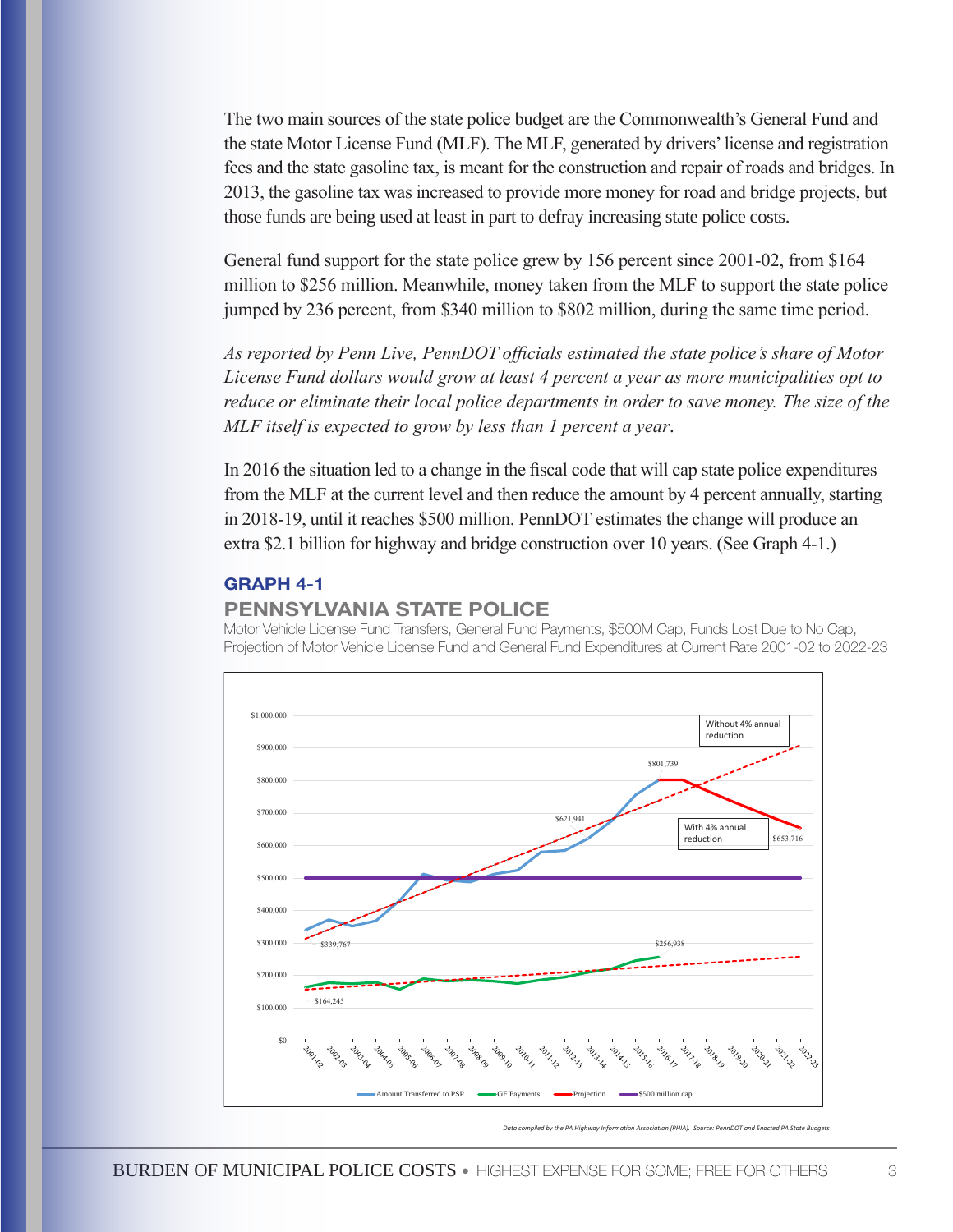Leslie Richards, Secretary of the Pennsylvania Department of Transportation, testified at a 2017 House Democratic Policy Committee Hearing that any growth in transfers to the state police that occurred absent the cap "would affect rural and four-digit roadways most severely." In other words, the most severe impact would be on the very municipalities that now benefit from free state police coverage.

Critics worry the cap and reduction for the state police could be easily overturned since a new fiscal code is adopted each year. "It's still an annual fight," said Jason Wagner of the Pennsylvania Highway Information Association. "The challenge is to convince the legislators not to alter it when they do a budget each year."

The state police funding situation led Gov. Tom Wolf to propose a \$25 per capita fee for municipalities that rely on state police in his 2017-18 budget. Testimony to the House Democratic Policy Committee Hearing exposed the rift between those that pay for local police and those that get their services for free from the state police.

Ernie McNeely, Lower Merion Township Manager, testified that his township paid \$370 per resident or over \$21 million in 2016 to provide local police, a cost that was 40 percent of the township's general fund expenses. He also provided a chart of 16 sample municipalities across the Commonwealth whose per capita local police costs ranged from \$156 to \$396 and percent of operating budget varied from 33 percent to 78 percent.

So-called full service communities are in a bind, he said. Raising taxes discourages homeownership, makes the municipalities less attractive, and burdens residents. Cutting services like public safety is a last resort.

"Communities utilizing the state police, however, need not worry about having enough revenue for services," Mr. McNeely said. "Police coverage is free, there are minimal property taxes and far less of a burden on residents. Overall, this puts such communities and their residents at an overall greater economic advantage."

Municipalities that depend on state police countered that their communities cannot afford the fee.

"This new state tax would force over 2.5 million residents to pay twice for the basic services that they currently receive from the state police," said Supervisor Andrew J. Boni of Perry Township.

Regardless of his stance on the fee, Mr. Boni, who was representing the Pennsylvania State Association of Township Supervisors, noted "we need to discuss how we can adopt meaningful reform to reduce the financial burdens on the communities – and their residents – that provide local police protection."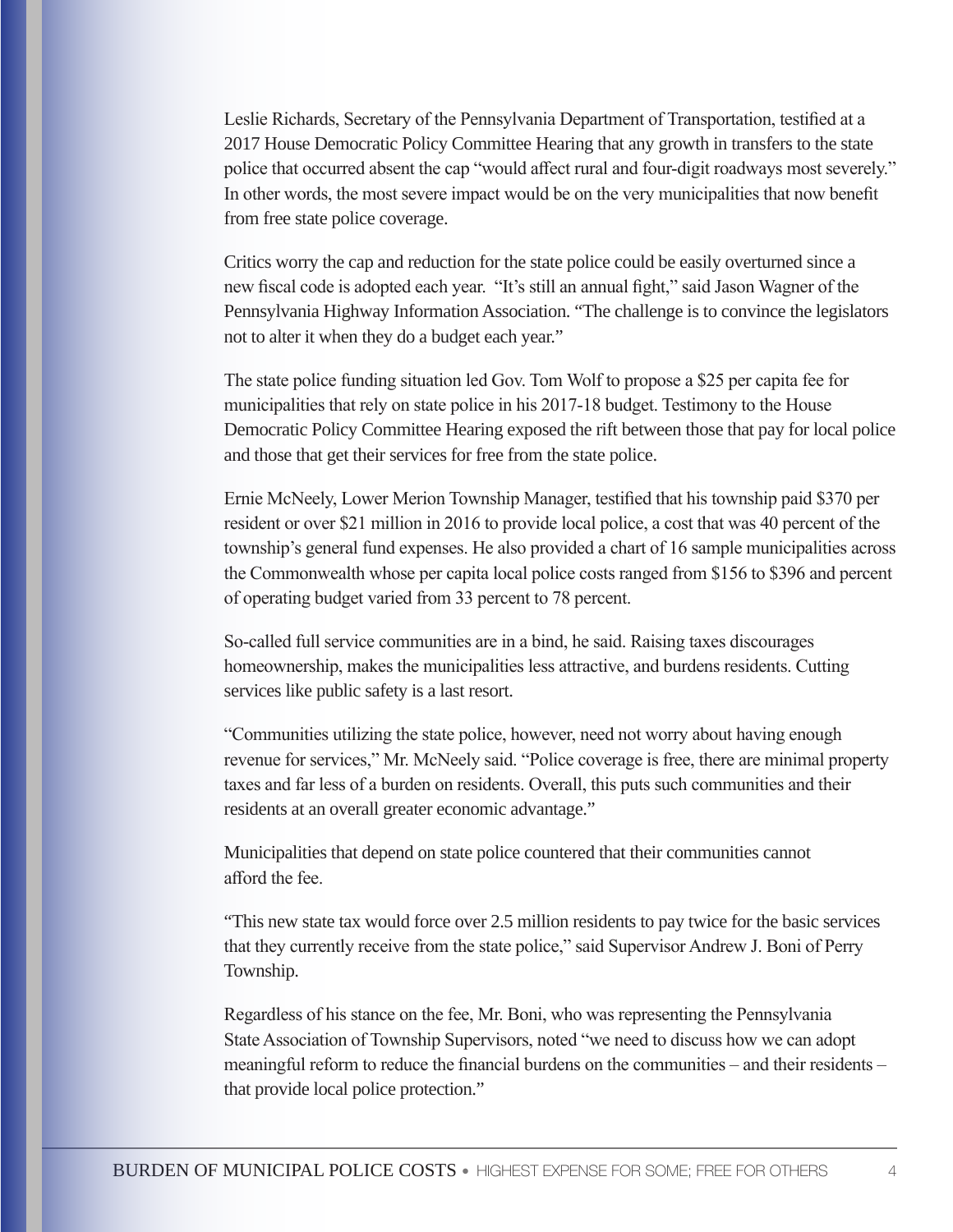## Quintile Ranking and Police Services

PEL's stress index and quintile ranking system clearly show the impact of that burden. Communities that pay for local police protection on average performed worse than those that do not on those measurements. First, we will look at how local police services correlate with placement in the quintile rankings.

The majority of municipalities  $-327$  or almost 70 percent  $-$  in the lowest or fifth quintile (those with the greatest fiscal stress) have their own local police force. Only 79 municipalities with their own police force, or 17 percent, are in the highest (least stressed) or first quintile. The situation is completely reversed for those with state police coverage only. In that case, the majority of municipalities in the first quintile, 354 or almost 75 percent, have no local police force. Only 88 municipalities that rely only on state police, or 18 percent, are in the fifth quintile. Municipalities that either contract police services from another municipality or are in a regional police department tend to be more evenly distributed amongst the quintiles, although more appear in the bottom two quintiles as opposed to the top two quintiles. (See Tables 4-1 and 4-2.)

## TABLE 4-1

MUNICIPALITIES IN PENNSYLVANIA

Number in Quintile Rank and Police Services, 2014

|                | Own<br>municipal<br>police force | <b>Police</b><br>contracted<br>from<br>another<br>municipality | <b>Regional</b><br>police<br>service | <b>State Police</b><br>coverage<br>only |
|----------------|----------------------------------|----------------------------------------------------------------|--------------------------------------|-----------------------------------------|
|                | 79                               | 30                                                             | 14                                   | 354                                     |
| $\overline{2}$ | 139                              | 30                                                             | 25                                   | 283                                     |
| 3              | 172                              | 29                                                             | 26                                   | 250                                     |
| $\overline{4}$ | 196                              | 50                                                             | 31                                   | 200                                     |
| 5              | 327                              | 43                                                             | 19                                   | 88                                      |
| Total          | 913                              | 182                                                            | 115                                  | 1,175                                   |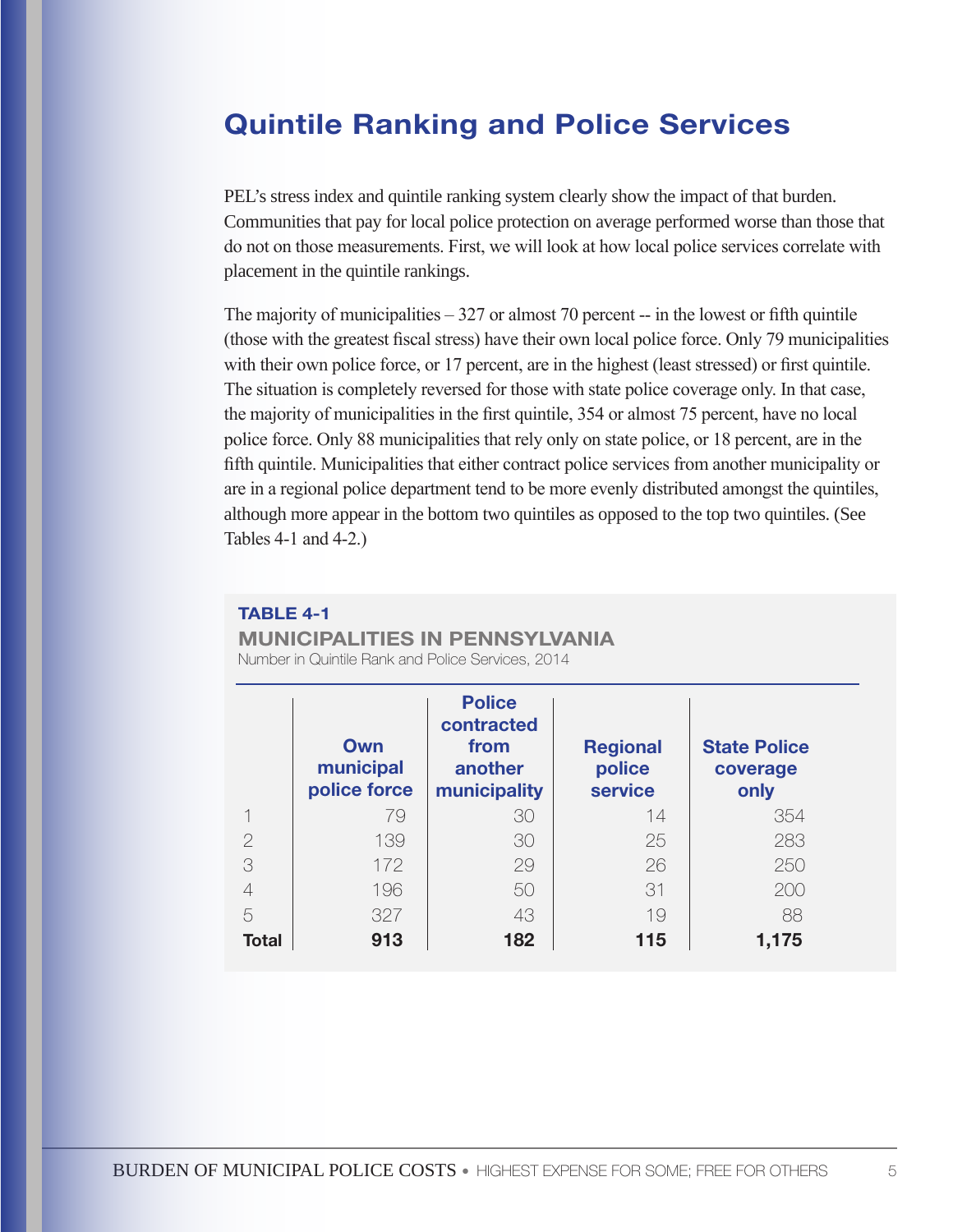### TABLE 4-2

#### MUNICIPALITIES IN PENNSYLVANIA

% in Quintile Rank and Police Services, 2014

|                | Own<br>municipal<br>police force | <b>Police</b><br>contracted<br>from<br>another<br>municipality | <b>Regional</b><br>police<br>service | <b>State Police</b><br>coverage<br>only |
|----------------|----------------------------------|----------------------------------------------------------------|--------------------------------------|-----------------------------------------|
|                | 16.6%                            | 6.3%                                                           | 2.9%                                 | 74.2%                                   |
| $\overline{2}$ | 29.1%                            | 6.3%                                                           | 5.2%                                 | 59.3%                                   |
| 3              | 36.1%                            | 6.1%                                                           | 5.5%                                 | 52.4%                                   |
| $\overline{4}$ | 41.1%                            | 10.5%                                                          | 6.5%                                 | 41.9%                                   |
| 5              | 68.6%                            | 9.0%                                                           | 4.0%                                 | 18.4%                                   |
|                | 38.3%                            | 7.6%                                                           | 4.8%                                 | 49.3%                                   |

# Tax Burden, Tax Base and Local Police Services

Municipalities with their own police force have twice the average tax burden (0.52) of municipalities with only state police coverage (0.26). The tax burden of municipalities that contract their local police services or belong to a regional police department is less than those with their own department but more than those with only state police coverage. Municipalities with state police coverage only have a slightly lower average tax base than those with their own municipal police force. (See Table 4-3.)

#### TABLE 4-3

MUNICIPALITIES IN PENNSYLVANIA

Tax Burden, Tax Base and Police Services, 2014

| <b>Type</b>                                 | <b>Count</b> | <b>Average</b><br><b>2014 tax</b><br>burden | <b>Average</b><br><b>2014 tax</b><br>base |
|---------------------------------------------|--------------|---------------------------------------------|-------------------------------------------|
| Own municipal police force                  | 913          | 0.52                                        | \$77,052                                  |
| Police contracted from another municipality | 182          | 0.37                                        | \$75,321                                  |
| Regional police service                     | 115          | 0.40                                        | \$78,979                                  |
| State police coverage only                  | 1,175        | 0.26                                        | \$71,810                                  |
| <b>Total</b>                                | 2,385        |                                             |                                           |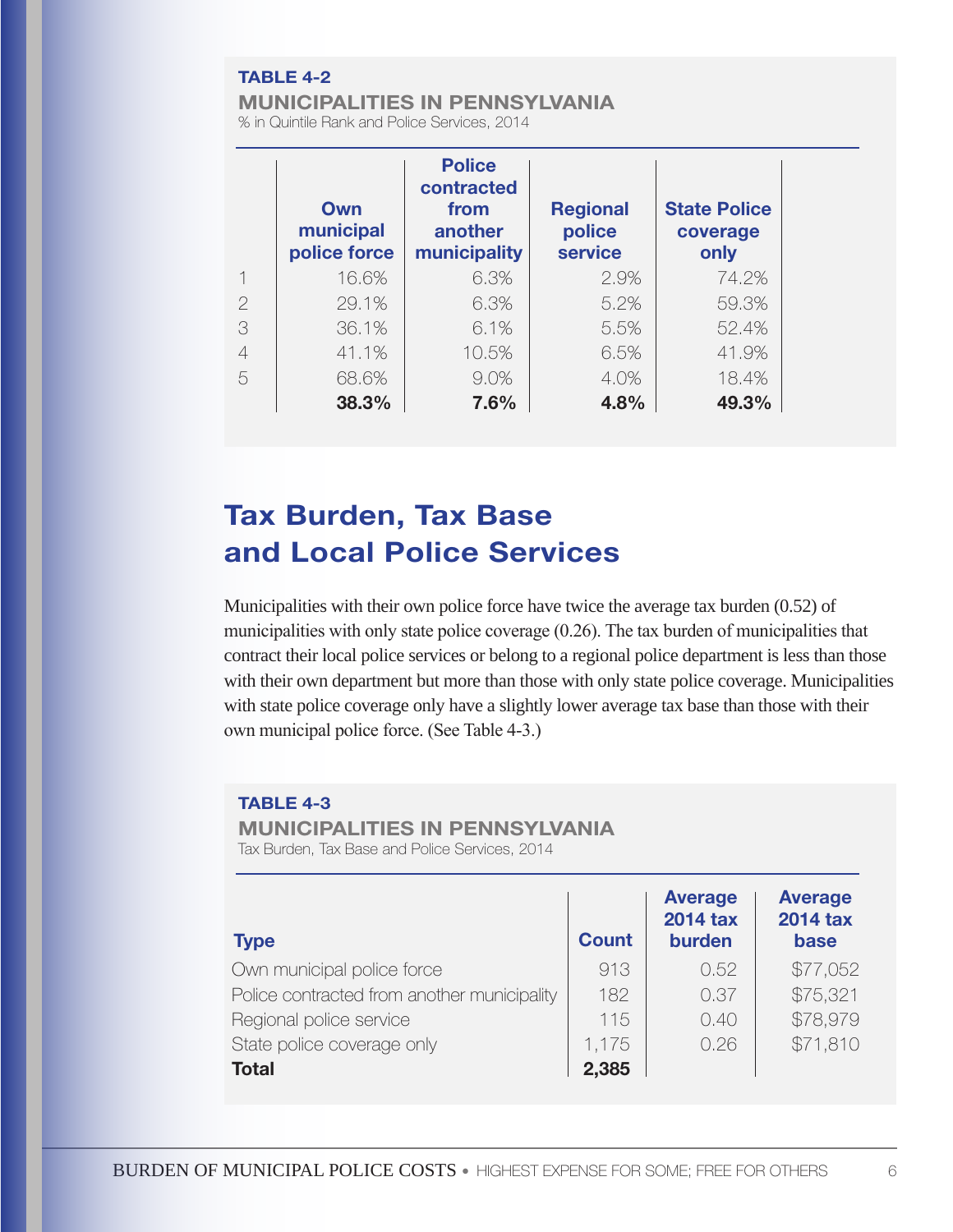## The Cost of Police

Police protection in a community is not really optional. There must be some level of police protection to secure the health, safety and welfare of citizens regardless of who provides it. The question in Pennsylvania is not whether there are police services in a municipality but rather who foots the bill. Approximately half of communities in this report pay for some level of local police coverage, whether it's provided by a municipal department, a regional department or a contract with a neighboring department. Police coverage in the other half of municipalities is paid for by all state residents, including those residents who are also paying for their own local police, raising the issue of fairness/equity.

One argument put forth by proponents of the current arrangement is that state police coverage is largely in rural, low density, low crime areas that do not need or desire a high level of police services. And indeed it is impractical, unnecessary and too costly for every municipality to have its own police department. Regional departments are difficult to form, and it's not possible to contract police services if your neighboring town doesn't have them either.

Cities and most densely populated urban areas do not have the luxury of this argument. Putting aside the idea of whether Reading, Scranton, Altoona or Johnstown could really function without local police, all have legacy costs such as pension and retiree health care that would continue regardless of whether these communities tried to eliminate local police for state police coverage.

Cities, with their lower average tax base per household and lower average median income compared to all other municipal classes, are the least able to afford local police but the most likely to need that greater coverage. This is true not only for their own residents but also for the many who make use of these centers of commerce that are home to businesses, universities, hospitals and courts.

Meanwhile, there are some densely populated communities that depend on free state police coverage regardless of their wealth. Hempfield Township in Westmoreland County with 16,855 households and Lower Macungie Township in Lehigh County with 11,894 households are examples. Hempfield's median household income is \$58,595 and is in the second quintile, while Lower Macungie's median household income is \$80,659 and is in the first quintile. Forty percent of communities among the top 20 ranked municipalities in the first quintile receive coverage for free from the state police. Most are in the so-called collar counties around Philadelphia. (See Table 4-4.)